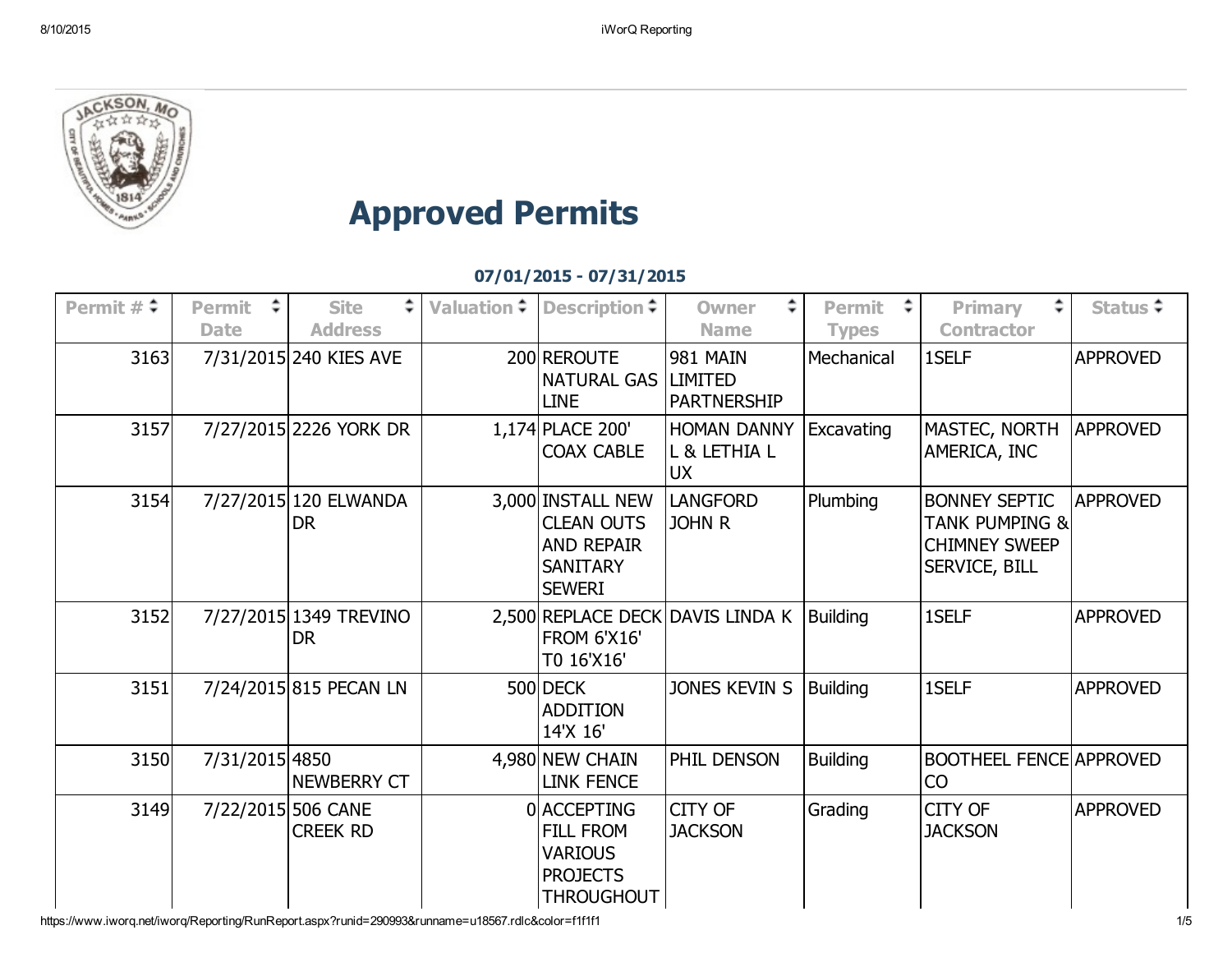|      |                |                                            |           | <b>CITY</b>                                                             |                                                            |                           |                                                        |                 |
|------|----------------|--------------------------------------------|-----------|-------------------------------------------------------------------------|------------------------------------------------------------|---------------------------|--------------------------------------------------------|-----------------|
| 3147 |                | 7/22/2015 1121 JACKSON<br><b>BLVD E</b>    |           | 2,500 INSTALL NEW<br><b>SIGN WITH</b><br><b>ELECTRIC</b>                | NEWELL TODD J Building<br>& SANDY D UX                     |                           | 1SELF                                                  | <b>APPROVED</b> |
| 3146 |                | 7/22/2015 2716 OLD CAPE<br><b>RD</b>       |           | OFIX WATER<br><b>MAIN LEAK</b>                                          | MASON DONALD Excavating<br>R & JEAN E                      |                           | <b>CITY OF</b><br><b>JACKSON</b>                       | <b>APPROVED</b> |
| 3144 |                | 7/21/2015 727 HUNTER<br>DR                 |           | 25,500 REPLACING<br><b>ANTENNAS</b>                                     | <b>WIRELESS</b><br><b>ASSET GROUP</b>                      | Electrical                |                                                        | <b>APPROVED</b> |
| 3141 |                | 7/20/2015 1486 TREVINO<br><b>DR</b>        |           | OFIX WATER<br><b>SERVICE LINE</b><br><b>LEAK</b>                        | <b>NEWELL</b><br><b>NATHAN CHAD</b><br>& MYERS LEXIE<br>JO | Excavating                | <b>CITY OF</b><br><b>JACKSON</b>                       | <b>APPROVED</b> |
| 3139 |                | 7/20/2015 2375 LITZ<br><b>BLVD</b>         |           | OFIX WATER<br><b>SERVICE LINE</b><br><b>LEAK</b>                        | HODGES JON D<br><b>&amp; MAUREEN L</b>                     | Excavating                | <b>CITY OF</b><br><b>JACKSON</b>                       | <b>APPROVED</b> |
| 3137 |                | 7/28/2015 2175 JACKSON<br><b>BLVD E</b>    | 5,800 CUT | <b>DRIVEWAY</b><br><b>AND INSTALL</b><br><b>DRAINAGE</b><br><b>PIPE</b> | <b>JACKSON</b><br><b>COUNTRY CLUB</b><br><b>INC</b>        | <b>Building</b>           | <b>HELDERMAN</b><br><b>TRUCKING,</b><br><b>WAYNE</b>   | <b>APPROVED</b> |
| 3136 | 7/17/2015 1184 | <b>MASTERSON</b><br><b>DR</b>              |           | 2,500 NEW LAWN<br><b>SPRINKLER</b>                                      | LEE LUMUS                                                  | Plumbing                  | <b>MUELLER</b><br><b>BROTHERS</b><br><b>IRRIGATION</b> | <b>APPROVED</b> |
| 3134 |                | 7/16/2015 2477 STACY DR                    |           | 0 ADDITION OF<br><b>DECK AT BACK</b><br>OF HOUSE                        |                                                            | Floodplain<br>Development |                                                        | <b>APPROVED</b> |
| 3133 |                | 7/15/2015 420 PIONEER<br><b>ORCHARD RD</b> |           | 186,890 NEW SING<br>FAM RES W/<br><b>FINISH</b><br><b>BASEMENT</b>      | <b>BRANDON O</b><br><b>WILLIAMS</b><br><b>CONST</b>        | <b>Building</b>           | <b>WILLIAMS</b><br>CONSTRUCTION,<br><b>BRANDON O</b>   | <b>APPROVED</b> |
| 3132 |                | 7/15/2015 412 PIONEER<br><b>ORCHARD RD</b> |           | 186,890 NEW SING<br>FAM RES W/<br><b>FINISH</b><br><b>BASEMENT</b>      | <b>BRANDON O</b><br><b>WILLIAMS</b><br><b>CONST</b>        | <b>Building</b>           | <b>WILLIAMS</b><br>CONSTRUCTION,<br><b>BRANDON O</b>   | <b>APPROVED</b> |
| 3129 |                | 7/21/2015 584 MULBERRY<br><b>ST</b>        |           | 900 NEW 6'<br><b>PRIVACY</b>                                            | <b>FULLHART</b><br>DAVID M &                               | <b>Building</b>           | 1SELF                                                  | <b>APPROVED</b> |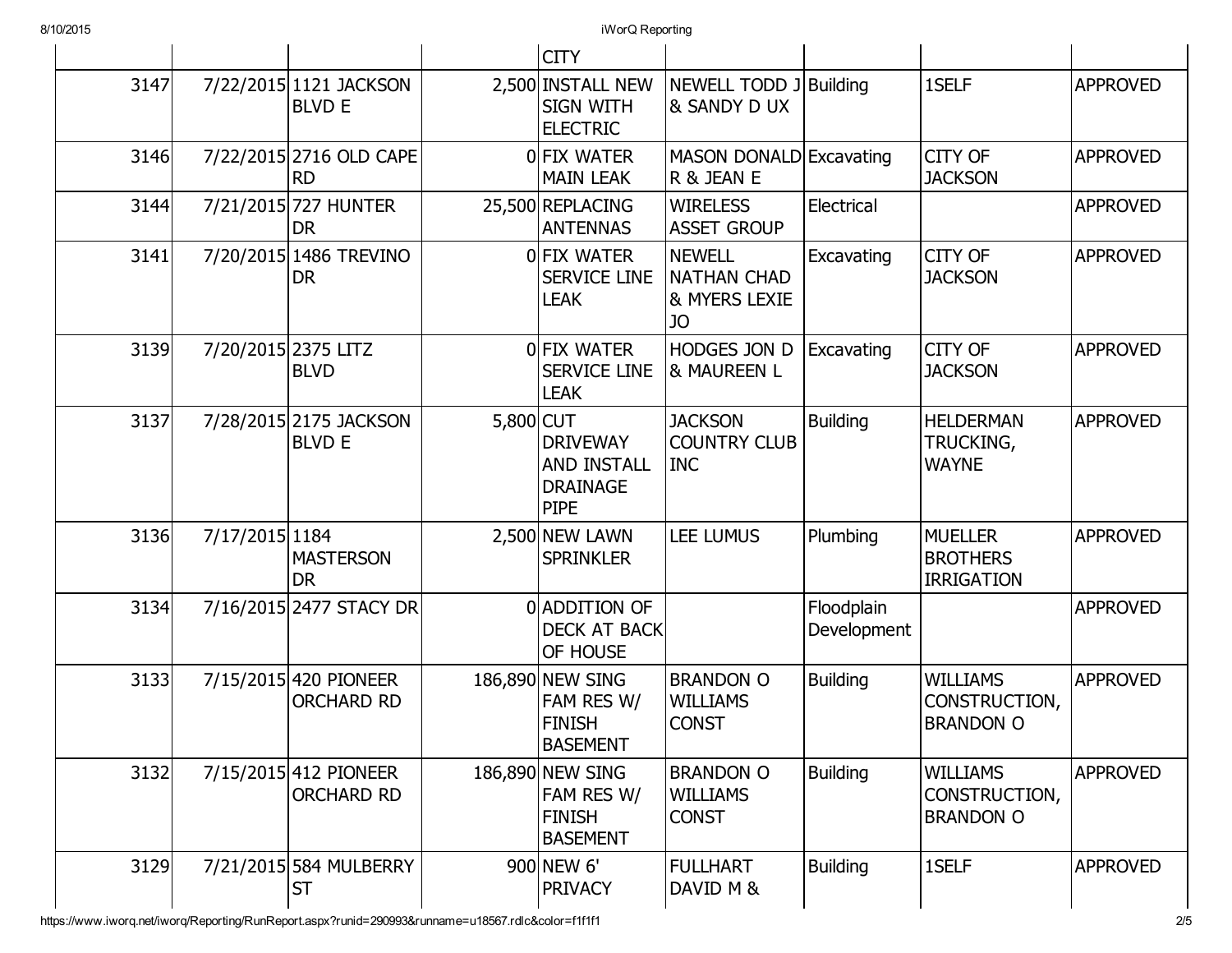|      |                |                                           | <b>FENCE</b>                                                                                                                                                    | <b>SNELLING</b><br><b>MICHELLE</b>                                    |                           |                                                       |                 |
|------|----------------|-------------------------------------------|-----------------------------------------------------------------------------------------------------------------------------------------------------------------|-----------------------------------------------------------------------|---------------------------|-------------------------------------------------------|-----------------|
| 3128 |                | 7/28/2015 110 UNION<br><b>STATION RD</b>  | 700 NEW 6' FENCE                                                                                                                                                | <b>TRAVIS</b><br><b>BRUENDERMAN</b>                                   | <b>Building</b>           | 1SELF                                                 | <b>APPROVED</b> |
| 3127 |                | 7/13/2015 2145 OTTO DR                    | OFIX FIRE<br><b>HYDRANT</b><br><b>LEAK</b>                                                                                                                      | DOYEN BRYAN PExcavating<br>& SARA B ET<br><b>UX</b>                   |                           | CITY OF<br><b>JACKSON</b>                             | <b>APPROVED</b> |
| 3126 |                | 7/10/2015 302 S UNION<br>LOT <sub>2</sub> | 3,000 SETTING<br>MOBILE HOME                                                                                                                                    |                                                                       | Floodplain<br>Development |                                                       | <b>APPROVED</b> |
| 3125 |                | 7/23/2015 220 MONROE<br>ST E              | 3,750 REMOVE &<br><b>REPLACE</b><br>CURB,<br><b>GUTTER &amp;</b><br><b>SECTION OF</b><br><b>STREET</b><br><b>FOLLOWING</b><br><b>NATURAL GAS</b><br><b>BORE</b> | <b>WILFONG</b><br><b>SANDRA SUE</b><br><b>SOUTHARD</b><br><b>ETAL</b> | Excavating                | <b>PUTZ BACKHOE</b><br>SERVICE, LLC /<br>MICHAEL PUTZ | <b>APPROVED</b> |
| 3124 |                | 7/16/2015 730 DALLAS ST                   | 1,500 REMOVE &<br>REPLACE13' X<br>11' DRIVEWAY                                                                                                                  | <b>RISER WILLIAM</b><br>& BETTY                                       | <b>Building</b>           | 1SELF                                                 | <b>APPROVED</b> |
| 3122 |                | 7/15/2015 207 MORGAN<br><b>ST</b>         | 4,750 6' WOODEN<br><b>PRIVACY</b><br><b>FENCE</b>                                                                                                               | <b>NEWMAN PAULA Building</b><br>K & J TODD ET<br><b>VIR</b>           |                           | <b>BOOTHEEL FENCE APPROVED</b><br>CO                  |                 |
| 3121 | 7/15/2015 835  | <b>STRAWBERRY</b><br>LN                   | <b>CHAIN LINK</b><br><b>FENCE</b>                                                                                                                               | 3,900 NEW WOOD & ALLY BALSMAN                                         | <b>Building</b>           | <b>BOOTHEEL FENCE APPROVED</b><br>CO                  |                 |
| 3120 | 7/10/2015 1731 | <b>COLUMBIA DR</b>                        | 1,000 FINISHING<br><b>OUT</b><br><b>BASEMENT</b>                                                                                                                | <b>CHRISTOPHER</b><br><b>RIDL</b>                                     | <b>Building</b>           | 1SELF                                                 | <b>APPROVED</b> |
| 3118 |                | 7/15/2015 3510 DANA DR                    | 1,500 NEW 6FT<br><b>FENCE</b>                                                                                                                                   | <b>VIRGIL</b><br><b>MLABRIER</b>                                      | <b>Building</b>           | 1SELF                                                 | <b>APPROVED</b> |
| 3117 |                | 7/8/2015 304 E ADAMS<br><b>ST</b>         | OFIX WATER<br><b>MAIN BREAK</b>                                                                                                                                 | <b>ST PAUL</b><br><b>LUTHERAN</b><br><b>CHURCH</b>                    | Excavating                | CITY OF<br><b>JACKSON</b>                             | <b>APPROVED</b> |
| 3116 |                | 7/20/2015 1708 DONNA                      | 2,600 PERGOLA                                                                                                                                                   | <b>TORNETTO</b>                                                       | <b>Building</b>           | <b>CEDAR BRANCH</b>                                   | <b>APPROVED</b> |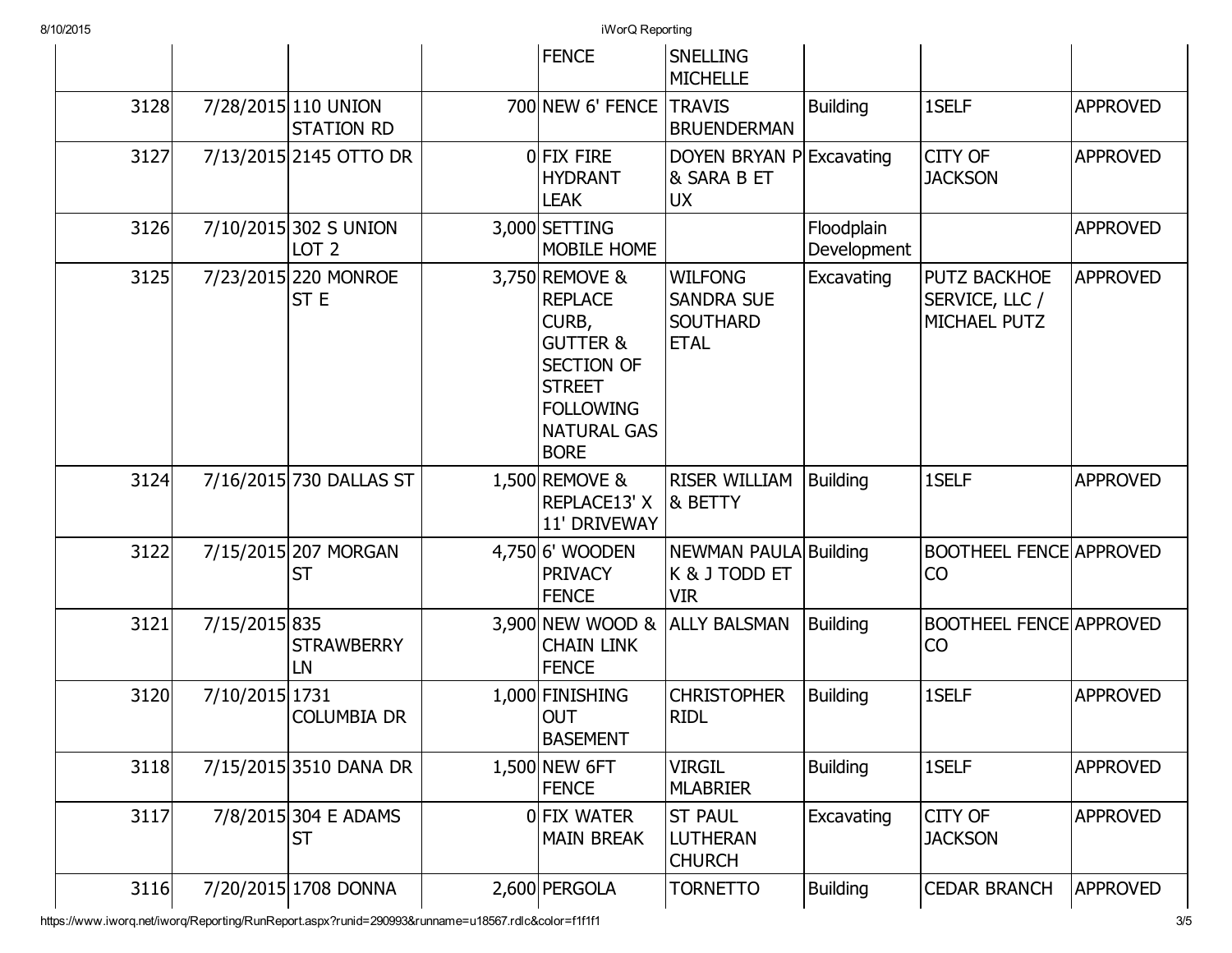|      |                 | <b>LYNN DR</b>                           |           | <b>OVER PATIO</b>                                                  | <b>MICHAEL T &amp;</b><br>CHELSEA M UX                   |                 | CONSTRUCTION,<br><b>LLC</b>                                               |                 |
|------|-----------------|------------------------------------------|-----------|--------------------------------------------------------------------|----------------------------------------------------------|-----------------|---------------------------------------------------------------------------|-----------------|
| 3115 | 7/14/2015 542   | <b>INDEPENDENCE</b><br>ST W              |           | 3,900 2 NEW 4'X60'<br><b>SIDEWALKS</b>                             | <b>JACKSON ELKS</b><br>LODGE NO 2652<br><b>BPO</b>       | <b>Building</b> | <b>MORTON</b><br><b>CONSTRUCTION</b>                                      | <b>APPROVED</b> |
| 3114 |                 | 7/16/2015 596 CANYON<br>TR               |           | 268,570 NEW RES SING TERRY<br><b>FAMILY</b><br><b>RESIDENCE</b>    | <b>LAWRENCE</b><br><b>CONSTRUCTION</b>                   | <b>Building</b> | LAWRENCE,<br><b>TERRY</b>                                                 | <b>APPROVED</b> |
| 3113 | 7/27/2015 1655  | <b>TANGLEWOOD</b>                        |           | 4,000 EXTEND ROOF<br><b>OVER</b><br><b>EXISTING</b><br><b>DECK</b> | <b>LOAFMAN</b><br><b>CARSON &amp;</b><br>SHEILA UX       | <b>Building</b> | <b>MILLS</b><br><b>CONSTRUCTION</b><br>CO, SCOTT                          | <b>APPROVED</b> |
| 3112 |                 | 7/6/2015 603 N GEORGIA                   |           | 1,000 ELECTRIC<br><b>SERVICE</b><br><b>UPGRADE</b>                 | JACO JAMES E & Electrical &<br><b>HOFFMAN</b><br>LINDA J | Plumbing        | <b>AKB</b><br><b>CONSTRUCTION</b>                                         | <b>APPROVED</b> |
| 3111 | 7/6/2015 125 N  | <b>FARMINGTON</b>                        |           | 0REPLACE<br><b>SERVICE</b><br><b>WATER LINE</b>                    | <b>JASON MORRIS</b>                                      | Plumbing        | <b>CLARK WATER</b><br>WELL SERVICES,<br><b>INC</b>                        | <b>APPROVED</b> |
| 3108 | 7/2/2015 116    | <b>GRANDVIEW</b><br><b>DR</b>            |           | OFIX FIRE<br><b>HYDRANT</b>                                        | <b>SCHILLING</b><br><b>LILLIE F</b>                      | Excavating      | CITY OF<br><b>JACKSON</b>                                                 | <b>APPROVED</b> |
| 3107 |                 | 7/6/2015 511 BERCHMAN<br><b>ST</b>       |           | $3,000$ NEW 4' BLACK<br><b>FENCE</b>                               | <b>BOLEN</b><br><b>JACQUELINE L</b>                      | <b>Building</b> | 1SELF                                                                     | <b>APPROVED</b> |
| 3106 |                 | 7/2/2015 303 ADAMS ST<br>W               |           | 5,000 DEMO OF<br><b>HOUSE</b>                                      | <b>ST PAUL</b><br><b>LUTHERAN</b><br><b>CHURCH</b>       | Demolition      | <b>BIRK TRUCKING</b><br><b>INC</b>                                        | <b>APPROVED</b> |
| 3105 | 7/10/2015 208 N | <b>FARMINGTON</b><br><b>RD</b>           |           | 3,000 NEW STORAGE MITCHELL<br><b>SHED</b>                          | <b>BETHUNE</b>                                           | <b>Building</b> | 1SELF                                                                     | <b>APPROVED</b> |
| 3101 |                 | 7/7/2015 1210 ANNA ST                    | 5,500 NEW | <b>DRIVEWAY</b>                                                    | <b>HUBBARD</b><br><b>WILLARD E &amp;</b><br>LAZANA       | <b>Building</b> | <b>WELCH</b><br><b>WATERPROOFING</b><br>& CONCRETE<br>CONTRACTORS, J<br>R | <b>APPROVED</b> |
| 3089 |                 | 7/14/2015 3357 SPRING<br><b>LAKE TRL</b> |           | 266,400 NEW SING<br><b>FAM RES</b>                                 | <b>BRIAN MYERS</b>                                       | <b>Building</b> | <b>BERRY</b><br>CONSTRUCTION /                                            | <b>APPROVED</b> |